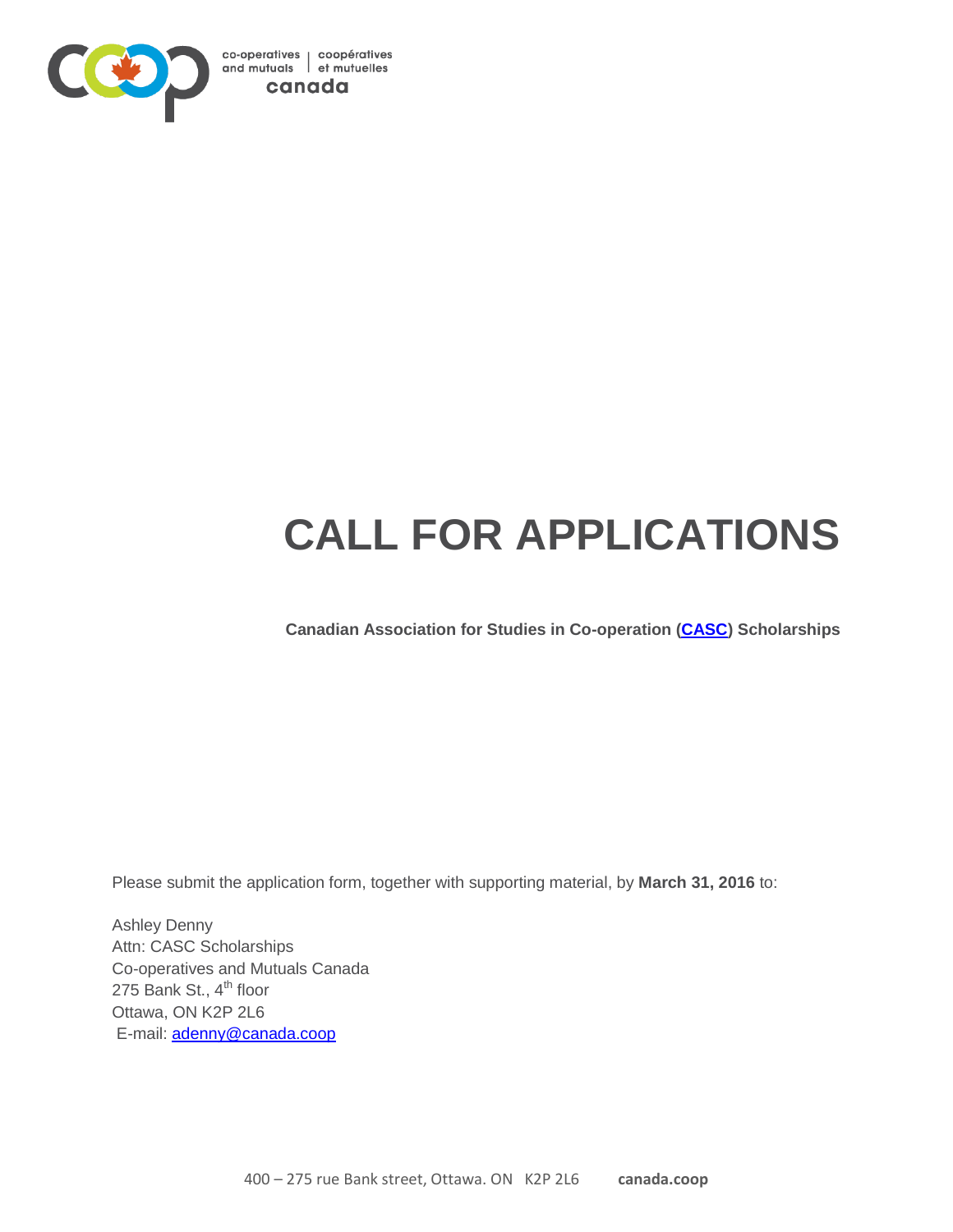

# **CALL FOR APPLICATIONS**

#### **Canadian Association for Studies in Co-operation [\(CASC\)](http://coopresearch.coop/) Scholarships**

Co-operatives and Mutuals Canada (CMC) is calling for applications for the three CASC scholarships administered by CMC:

- Alexander Fraser Laidlaw Fellowship (graduate students only);
- Amy and Tim Dauphinee Scholarship (graduate students only);
- Lemaire Co-operative Studies Award (undergraduate or graduate students).

In addition to the monetary awards, winners of all three scholarships will be awarded a free one-year membership in the Canadian Association for Studies in Co-operation (CASC) as well as free registration at the 2017 CASC conference.

The deadline for applications is **March 31, 2016.** 

#### **Alexander Fraser Laidlaw Fellowship**

The Co-operative Housing Federation of Canada established the Laidlaw Fellowship to honour Dr. Alexander Fraser Laidlaw, the father of the non-profit co-operative housing movement in Canada. An outstanding Canadian adult educator and co-op leader, Dr. Laidlaw served the cause of the cooperative movement for over 40 years. Author of Cooperatives in the Year 2000, Laidlaw fostered the social purpose of the co-op movement while always advocating sound business methods for cooperative organizations.

The Laidlaw Award, valued at \$1,000, is available to graduate students only. The award is based on the applicant's academic record, as well as on the importance of the proposed research activities to the development of the co-op movement in Canada or abroad**.** 

### **Applicants must either undertake studies at Canadian universities or university-equivalent colleges (regardless of citizenship) or are Canadian citizens or landed immigrants studying at such institutions outside Canada.**

To be eligible to receive the award, recipients must undertake their proposed study within one calendar year of the fellowship being awarded.

#### **Amy and Tim Dauphinee Scholarship**

The Ontario Credit Union Charitable Foundation established the Amy and Tim Dauphinee Scholarship in recognition of the outstanding contribution these two leaders made to the development of the credit union movement and the Ontario Credit Union Charitable Foundation. Tim, a retired scientist from the National Research Council, and Amy, who passed away in 2010, had a strong commitment to co-operatives, education and research. Both served as local directors on a number of organizations. Amy was the first woman elected to the board of directors of Credit Union Central of Ontario and served for 22 years.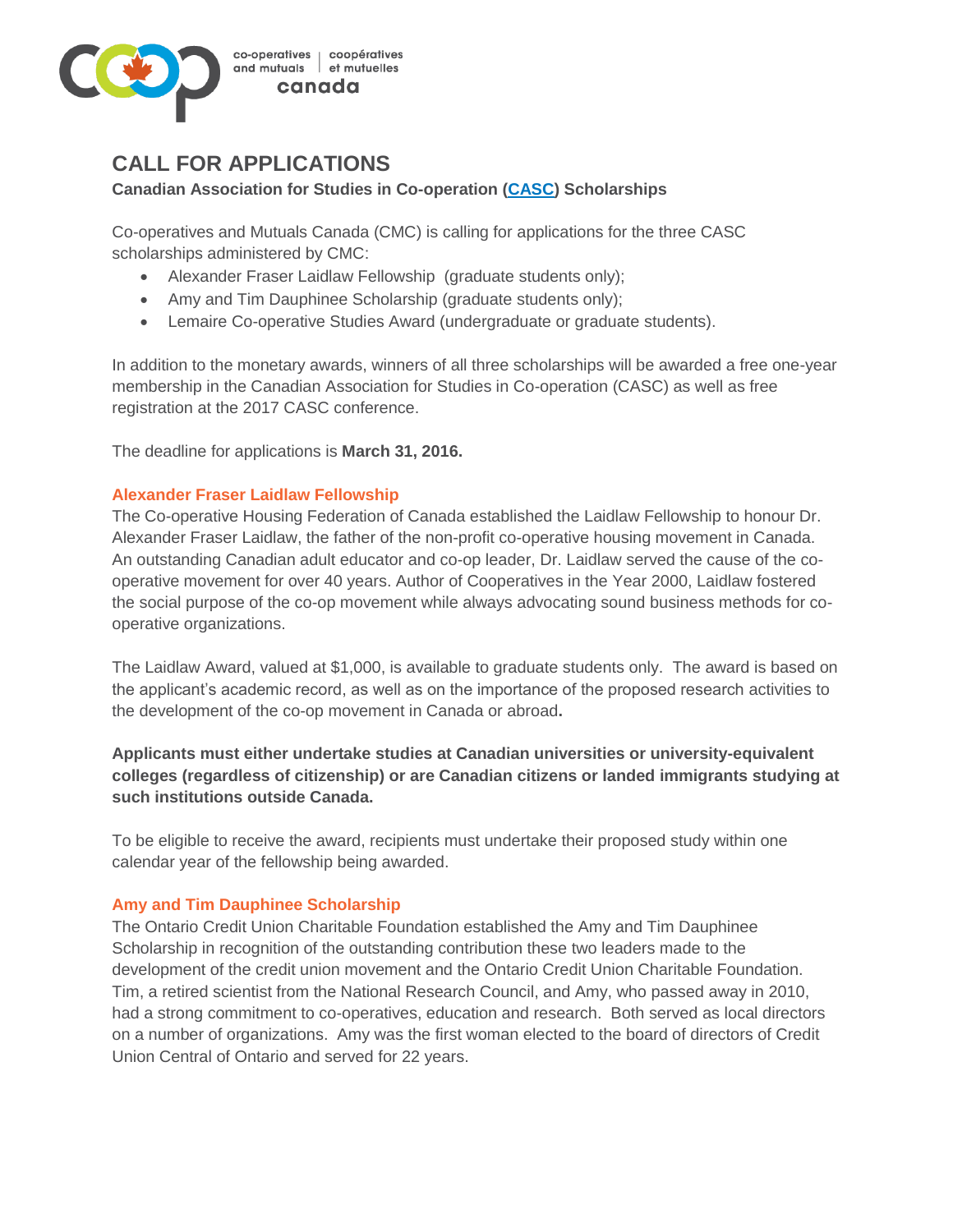

The award, currently valued at \$3,000, is available to graduate students only. The award will be based on the applicants' academic records and on the importance of the proposed research activities to the development of the co-op movement in Canada or abroad.

**Applicants must either undertake studies at Canadian universities or university-equivalent colleges (regardless of citizenship) or are Canadian citizens or landed immigrants studying at such institutions outside Canada.**

To be eligible to receive the award, recipients must undertake their proposed study within one calendar year of the fellowship being awarded.

#### **Lemaire Co-operative Studies Award**

Louis Lemaire, a co-operative pioneer, dedicated much of his life to organizing co-operatives in Saskatchewan and willed part of his estate to the Co-operative College of Canada (now the Canadian Co-operative Association) to support co-operative studies.

Available to both undergraduate and graduate students, the Lemaire awards are intended to encourage students to undertake studies and research which will help them contribute to the development of co-operative in Canada or elsewhere. These awards are also intended to support students who have been involved in co-operatives, preferably in leadership positions as volunteers or employees.

Eligible candidates will have been involved with co-operatives, must demonstrate reasonable knowledge and understanding of co-op principles and their application, and be able to indicate how the proposed studies and research will contribute to the co-op movement.

Full-time or part-time students, taking full- or partial-credit courses at any university or universityequivalent college are eligible to apply. Eligible candidates must take a minimum of one course about co-operatives. The bursaries will be awarded in multiples of \$1,000 to a maximum of \$3,000. The amount of the awards will be proportional to the significance and contribution of the studies to the advancement of co-operatives.

## **Applicants must either undertake studies at Canadian universities or university-equivalent colleges (regardless of citizenship) or are Canadian citizens or landed immigrants studying at such institutions outside Canada.**

To be eligible to receive the award, recipients must undertake their proposed study within one calendar year of the fellowship being awarded.

Please note that the awards and scholarships listed above are intended to support studies about cooperative businesses and organizations - they are not intended to support co-op work/study programs in other fields of study.

Please submit the application form, together with supporting material, by **March 31, 2016.**